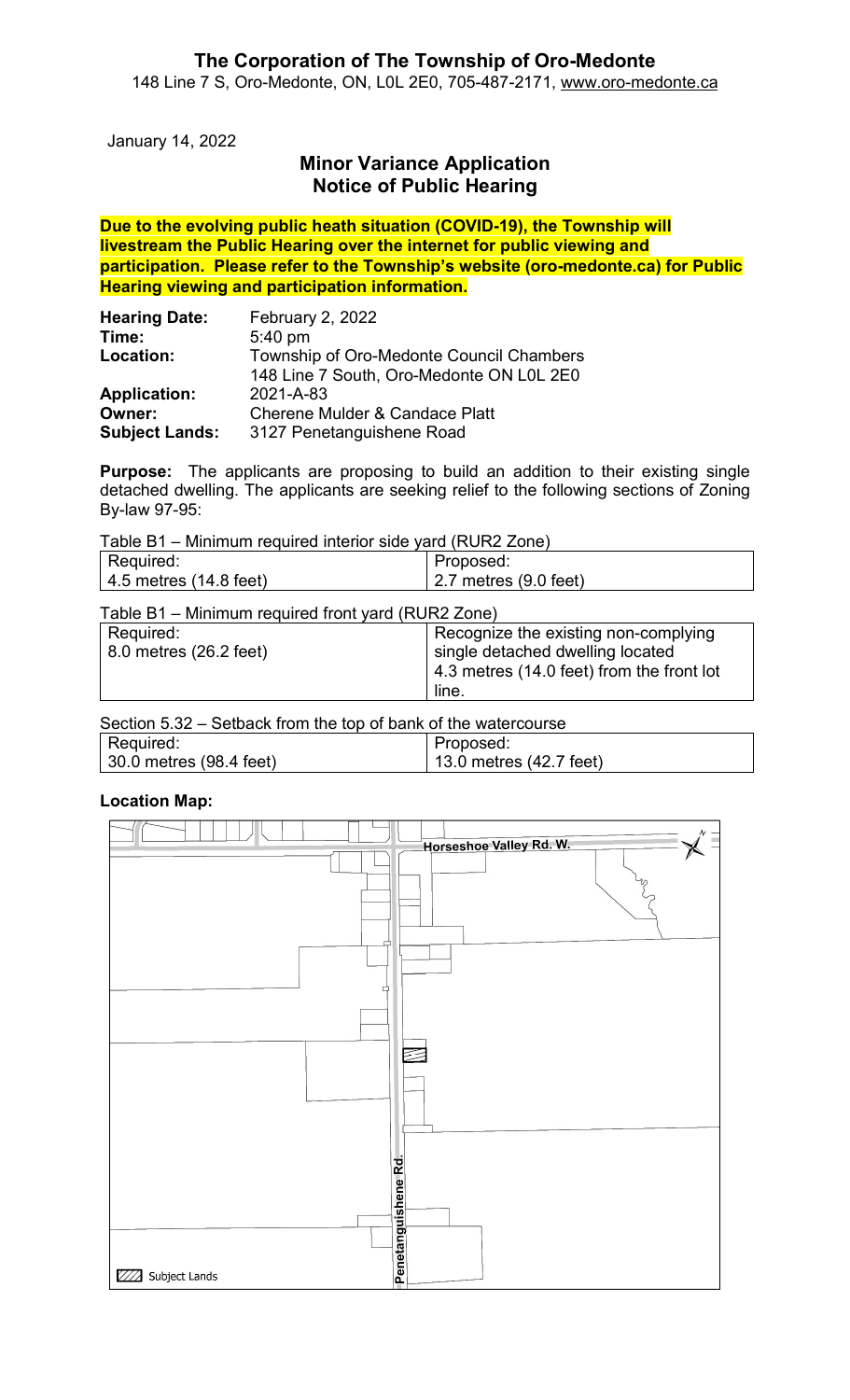#### Have Your Say:

Input on the application is welcome and encouraged. For specific details regarding public participation during the meeting please check the Township website at https://www.oromedonte.ca/municipal-services/planning-information.

Written submissions can be made by:

- 1. Emailed to planning@oro-medonte.ca prior to or during the Public Hearing;
- 2. Dropped in the drop box at the Township Administration Office on Line 7 South;
- 3. Faxed to (705) 487-0133; or,
- 4. Mailed through Canada Post.

If a person or public body does not make oral submissions at the public hearing or make written submissions prior to the decision on this application, and subsequently submits an appeal of the decision, the Ontario Land Tribunal (OLT) may dismiss the appeal. If you wish to be notified of the decision of the Township of Oro-Medonte in respect to the application, you must make a written request.

Individuals who submit letters and other information to Council and its advisory bodies should be aware that all information, including contact information, contained within their communications may become part of the public record and may be made available through the agenda process, which includes publication on the Township's website.

Written submissions/requests should be directed to:

Township of Oro-Medonte 148 Line 7 South Oro-Medonte, Ontario L0L 2E0 Attn: Secretary Treasurer, Development Services planning@oro-medonte.ca

#### More Information:

For further information, please contact the Secretary-Treasurer during regular office hours Monday to Friday 8:30 a.m. to 4:30 p.m. A copy of the Staff Report will be available to the public on January 28, 2022 on the Township's Web Site: www.oro-medonte.ca or from the Development Services Department.

Andy Karaiskakis Secretary-Treasurer